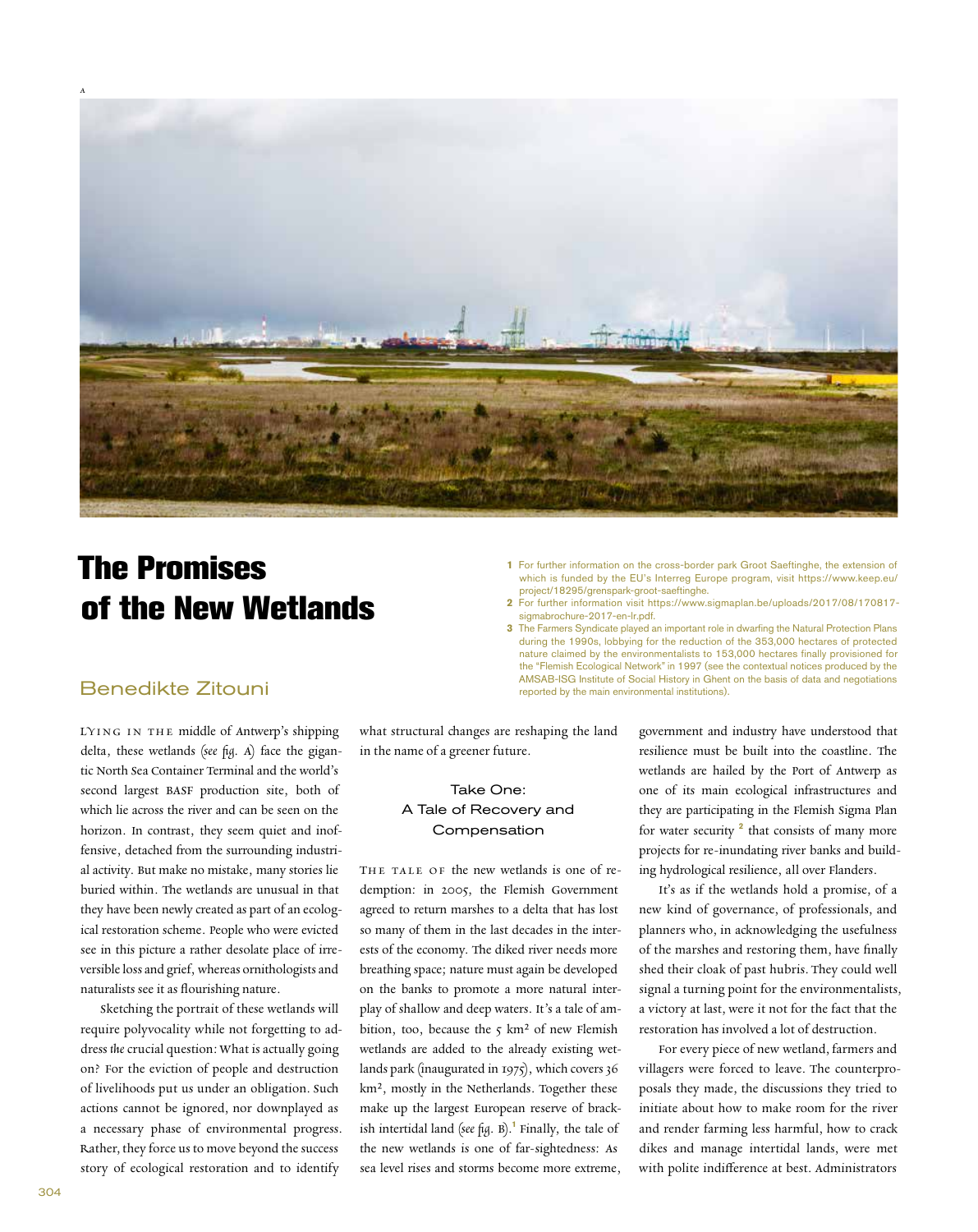

FIGS.: A - New nature at the Port of Antwerp, 2013.  $B -$  Arial view of the Great Saeftinghe Cross-border Park and the polders.

offered belittling condolences and ecologists spoke with the tongue of vindication: Had it not been the farmers' Green Revolution that had polluted the land beyond reason? Had the Farmers' Syndicate not dwarfed the Natural Protection Plans from the 1990s onwards?**<sup>3</sup>** And so, in 2011, it was in an atmosphere of ecological self-righteousness that restoration started. Bulldozers ripped up agricultural land. A handful of farms, hamlets, and landmarks disappeared overnight. Pools and breeding places for birds were then built, where just a few months ago often centuries-old farms had stood. The place looked forsaken in the eyes of those who had lived there, and watching the nesting birds in particular left them with a bitter aftertaste. For these birds had once been their allies.

Indeed, in 2001, for the first time since the end of the 1960s when container traffic took over the world and the Port of Antwerp started grabbing land, inhabitants, ecologists, and farmers were able to stop the land grabbing in the name of the migratory birds. The building

of new docks was halted (the Port lost millions!) by the combined decision of the Belgian Council of State and the European Court of Justice, who reckoned that the need for docks and the possible alternatives had not been investigated sufficiently for an area that was a breeding place of migratory birds under European protection. This complicated matters for the Port, to say the least (the docks were finally built, after much legalizing). The birds had become an obstacle.

Thus one might be tempted to think that in 2005, the Government, with the support of the Port, decided to "give back" the wetlands in order to get rid of that obstacle. In effect, this is the critical interpretation of the new wetlands that is currently being voiced in both activist and intellectual circles. Yet, something is missing. The leitmotif of legal compensation and obligation is too clean. It is hard to believe that industrialists would comply so readily nor that environmentalists are so defeated as to accept all trade-offs. What's lacking in this first take is territorial commitment, i.e., a sense of what the

new wetlands mean to the makers of the project, what practical and material promises lie therein beyond the tactics of formal power games. The story, then, moves beyond criticality and becomes quite grim, even sinister (commitments are not always uplifting).

## Take Two: A Tale of Eco-Systemic Consolidation

IN THE EARLY 1980s, it became clear that the Scheldt was the most polluted river in Western Europe, even more than the Rhine, and that in the delta in particular pollution was relatively recent, dating from the postwar years when the Port banked on becoming a major petrochemical transformation site. Companies such as Solvay, Monsanto, BASF, Shell, Total, and others were invited to settle or, if already there, to expand on the Scheldt's shores (the latest in line being the chemical giant INEOS who settled in 2019). They were treated benevolently by way of pollution permits and were known — environmentalists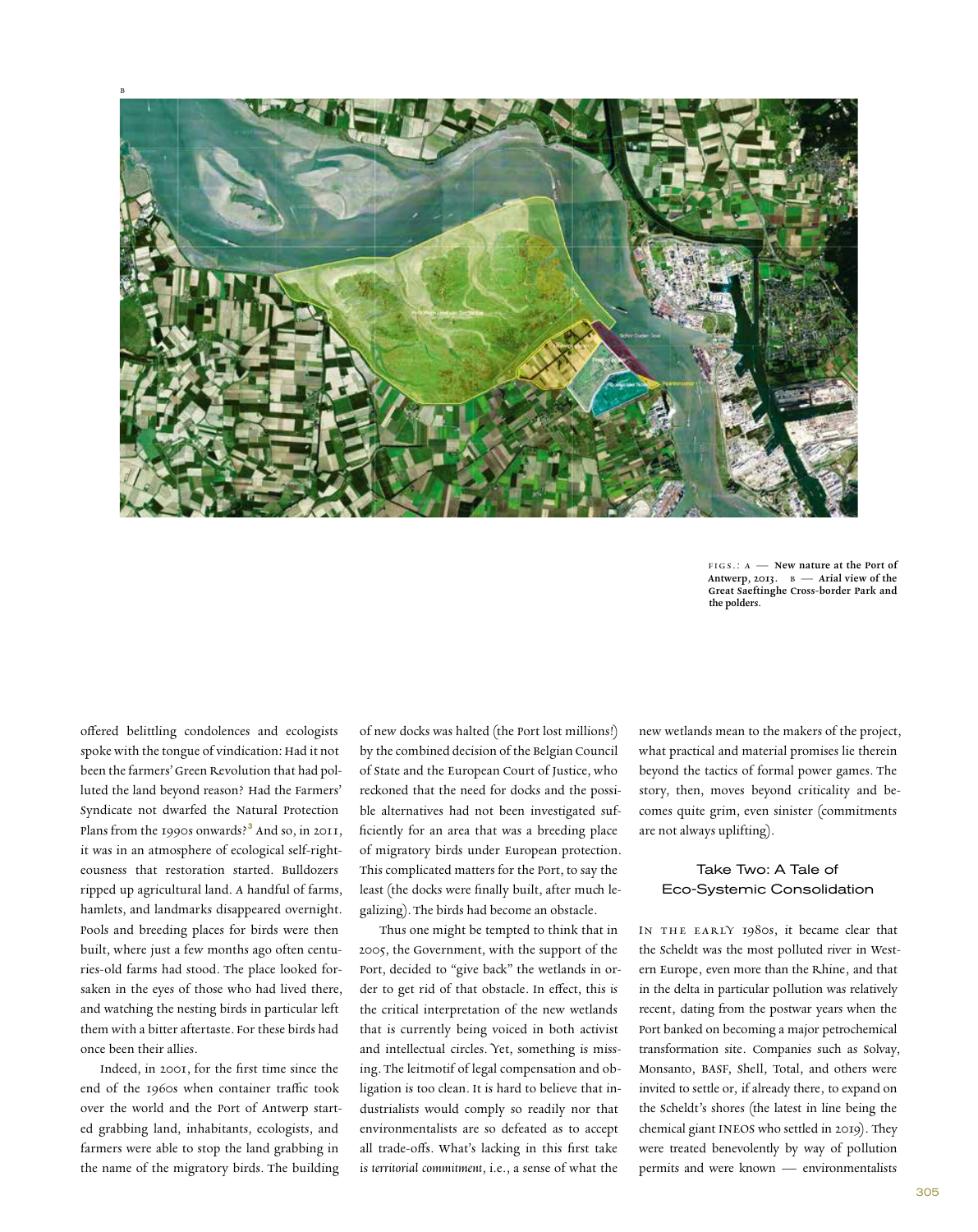c



 **4** For the reports and proposals on the Scheldt's ecological restoration, there are many, starting from the ecological impact analyses presented to the Flemish Government by academic researchers of Ghent and Antwerp mainly, in collaboration with the Flemish Institute for Nature Conservation, as part of the late 1980s new planning procedures, to the culmination point in 2000 when three scenarios for the Scheldt's ecological restoration were officially presented: Erika Van den Bergh et al., *Natuurherstelplan Zeeschelde: drie mogelijke inrichtingsvarianten* (Brussels: Instituut voor Natuurbehoud and Universitaire Instelling Antwerpen, Departement Biologie, 1999), https://pureportal.inbo. be/portal/files/275561/173437.pdf. The river's "self-cleansing capacity" figures on the very first page of this report. Archival research shows that it was discussed for the very first time in 1990, at the conference of experts and stakeholders *Symposium Schelde* 

*zonder grenzen (without frontiers)* organized by the Dutch Ministry of Traffic and Water, where it was introduced by Luitzen Bijlsma in order to *criticize* the high levels of pollution which could no longer be absorbed by the Scheldt. It didn't take long for experts to shift from a call for ending the pollution to a call for increasing the resilience of the river.  **5** Bert Denneman et al., *De Schelde natuurlijk! Visie op een duurzaam en natuurlijk Schel-*

*de-estuarium,* information broschure (Brussels: WWF Flanders, 2004), 26*.*

running makeshift laboratories on water made sure it was known — to release high amounts of toxic wastes directly into the river. What's more, the lab workers observed that these wastes tended to concentrate in the marshes, turning the delta's biggest natural reserve, the 36 km² wetlands park, into the most polluted area of all. Cadmium, zinc, lead — you name it, it was there. The environmentalists' dismay was only tempered by the realization that the bird populations were not declining, and they even seemed to thrive (the hypothesis being that small fish are more abundant when big and more fragile fish disappear due to riverbed pollution).

It didn't take long for public health staff, university engineers and ecologists, some of whom had contributed to the critical layout work of the 1980s, to look for solutions. That's when trouble started. For their approach was holistic, eco-systemic, part of the global trend toward Integrated Water Management. They conceived of the river basin as a system of interrelated functions and processes which had to be optimized.

In the 1990s, they presented their ecological restoration reports to the Flemish Government and recommended increasing the sedimentation areas, which amounted, they said, to boosting the "self-cleansing capacity" of the river.**<sup>4</sup>** As they would put it more covertly in 2004 when addressing the public, sedimentation areas, for example, new protected wetlands, allow particles of all sorts to settle, hence they fulfill a valuable "bio-reactor"**<sup>5</sup>** function.

In other words, when looking at the first picture (see fig. A), one must see cadmium, lead, zinc, kilos of them, even tons if widening the gaze, deposited in the mud. Therein lies the practical and material promise of the new wetlands… Partly, for there's more.

Reading the reports, it is obvious that the motive of the ecological restoration project, its guiding force, lies in the Port's need for ever deeper and more navigable waters. The story sketched here is then not only concerned with pollution, which merely brought an extra incentive to the project, but with the need for upscale water

infrastructure. To understand this, we must go back to the beginning of the 1980s, yet again.

When austerity hit, it was decided that state-funded infrastructures would only be built after passing the test of profitability. The Port's grandiose plans for increased accessibility, hatched during the boom years, had to be abandoned: no canals would cut across the land nor would the sharpest estuarine bends be straightened. One solution remained, it seemed, and that was the substantial deepening of the main winding waterway from sea to dock, mainly through Dutch territory (see fig. C).

For over two decades, the Flemish and the Dutch negotiated. In 2005, in return for systematic deepening work taken on by the Netherlands, Flanders agreed to restore wetlands or, to put it in the legally binding terms of the agreement, to "develop nature." **<sup>6</sup>** The reason is simple, although rarely publicly stated: deepening a river is a destructive undertaking.

There's the transfer of contaminated sediment through dredging, of course, which, even